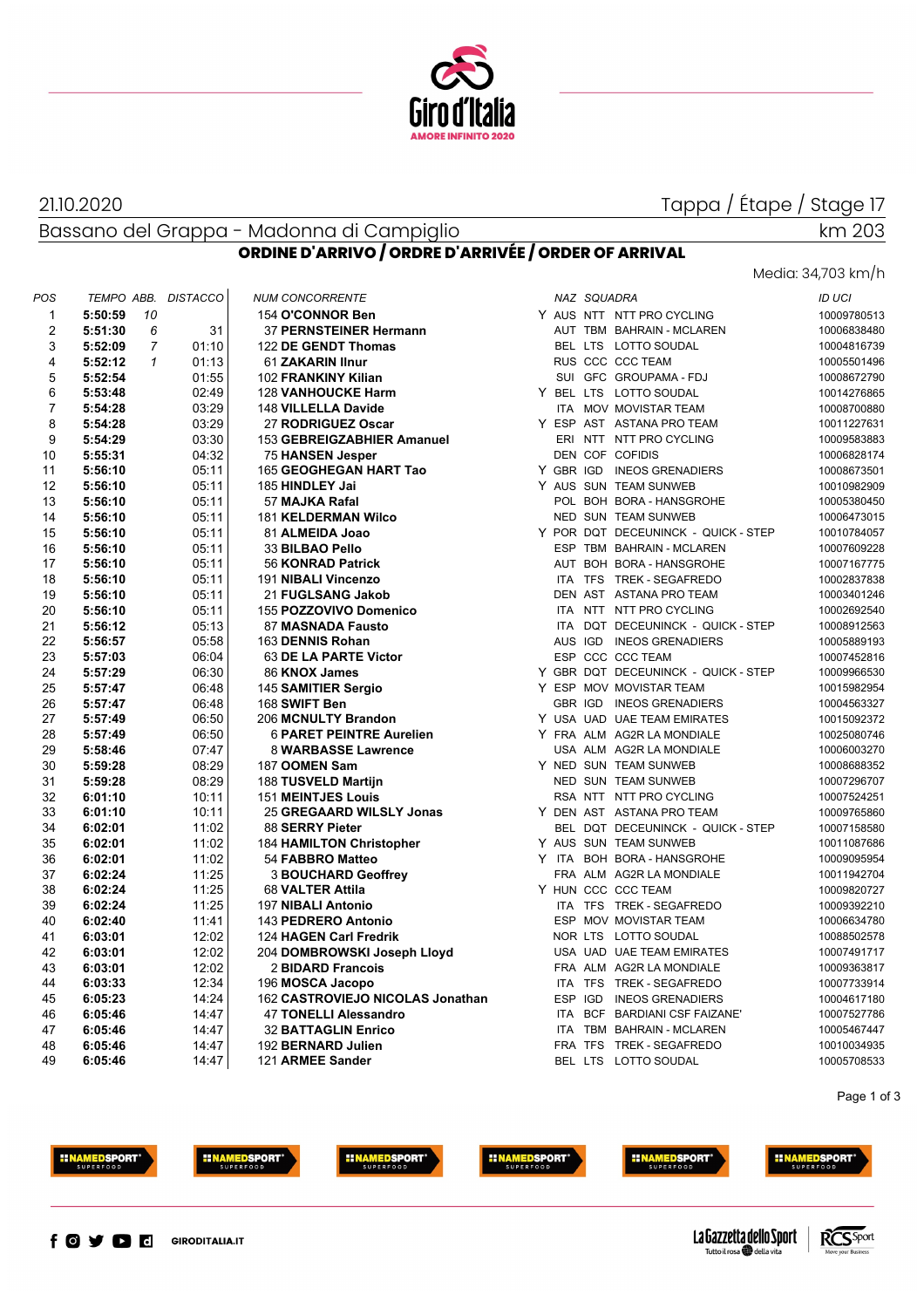

#### 21.10.2020

### Tappa / Étape / Stage 17

Bassano del Grappa - Madonna di Campiglio

## km 203

Media: 34,703 km/h

### **ORDINE D'ARRIVO / ORDRE D'ARRIVÉE / ORDER OF ARRIVAL**

| POS      | TEMPO ABB. DISTACCO       |                | <b>NUM CONCORRENTE</b>       | NAZ SQUADRA                                | ID UCI      |
|----------|---------------------------|----------------|------------------------------|--------------------------------------------|-------------|
| 50       | 6:05:46                   | 14:47          | 12 BISOLTI Alessandro        | ITA ANS ANDRONI GIOCATTOLI - SIDERMEC      | 10005390958 |
| 51       | 6:06:54                   | 15:55          | 142 CATALDO Dario            | ITA MOV MOVISTAR TEAM                      | 10003092765 |
| 52       | 6:07:05                   | 16:06          | 35 NOVAK Domen               | Y SLO TBM BAHRAIN - MCLAREN                | 10009372406 |
| 53       | 6:07:20                   | 16:21          | 213 FRAPPORTI Marco          | ITA THR VINI ZABU' - BRADO - KTM           | 10004501891 |
| 54       | 6:07:20                   | 16:21          | 84 HONORE Mikkel Frolich     | Y DEN DQT DECEUNINCK - QUICK - STEP        | 10009637033 |
| 55       | 6:08:19                   | 17:20          | 216 VAN EMPEL Etienne        | NED THR VINI ZABU' - BRADO - KTM           | 10008653592 |
| 56       | $\overline{c}$<br>6:09:33 | 18:34          | 141 CARRETERO Hector         | Y ESP MOV MOVISTAR TEAM                    | 10015833818 |
| 57       | 6:09:43                   | 18:44          | 182 DENZ Nico                | GER SUN TEAM SUNWEB                        | 10008669659 |
| 58       | 6:09:43                   | 18:44          | 183 HAGA Chad                | USA SUN TEAM SUNWEB                        | 10007881333 |
| 59       | 6:09:43                   | 18:44          | <b>15 PELLAUD Simon</b>      | SUI ANS ANDRONI GIOCATTOLI - SIDERMEC      | 10007518894 |
| 60       | 6:09:43                   | 18:44          | <b>76 LE TURNIER Mathias</b> | Y FRA COF COFIDIS                          | 10009498001 |
| 61       | 6:09:43                   | 18:44          | 116 NAVARRO Daniel           | ESP ISN ISRAEL START - UP NATION           | 10002514506 |
| 62       | 6:09:43                   | 18:44          | 52 BENEDETTI Cesare          | ITA BOH BORA - HANSGROHE                   | 10004694073 |
| 63       | 6:09:43                   | 18:44          | 195 CONCI Nicola             | Y ITA TFS TREK - SEGAFREDO                 | 10014404985 |
| 64       | 6:09:43                   | 18:44          | 96 KANGERT Tanel             | EST EF1 EF PRO CYCLING                     | 10003205630 |
| 65       | 6:11:09                   | 20:10          | 93 CLARKE Simon              | AUS EF1 EF PRO CYCLING                     | 10003032949 |
| 66       | 6:11:09                   | 20:10          | 95 GUERREIRO Ruben           | POR EF1 EF PRO CYCLING                     | 10008674612 |
| 67       | 6:11:09                   | 20:10          | 146 SEPULVEDA Eduardo        | ARG MOV MOVISTAR TEAM                      | 10006564860 |
| 68       | 6:11:09                   | 20:10          | 92 CAICEDO Jonathan          | ECU EF1 EF PRO CYCLING                     | 10009484358 |
| 69       | 6:12:37                   | 21:38          | 167 PUCCIO Salvatore         | ITA IGD INEOS GRENADIERS                   | 10005587887 |
| 70       | 6:12:37                   | 21:38          | <b>34 CAPECCHI Eros</b>      | ITA TBM BAHRAIN - MCLAREN                  | 10003072557 |
| 71       | 6:12:37                   | 21:38          | 201 ULISSI Diego             | ITA UAD UAE TEAM EMIRATES                  | 10005467952 |
| 72       | 6:12:37                   | 21:38          | <b>24 FELLINE Fabio</b>      | ITA AST ASTANA PRO TEAM                    | 10005982456 |
| 73       | 6:12:37                   | 21:38          | 5 HANNINEN Jaakko            | Y FIN ALM AG2R LA MONDIALE                 | 10009419791 |
| 74       | 6:12:37                   | 21:38          | 164 GANNA Filippo            | Y ITA IGD INEOS GRENADIERS                 | 10009164056 |
| 75       | 6:13:47                   | 22:48          | 158 WYSS Danilo              | SUI NTT NTT PRO CYCLING                    | 10002909980 |
| 76       | 6:14:14                   | 23:15          | 62 CERNY Josef               | CZE CCC CCC TEAM                           | 10007523241 |
| 77       | 6:16:46                   | 25:47          | 11 BAIS Mattia               | Y ITA ANS ANDRONI GIOCATTOLI - SIDERMEC    | 10013879771 |
| 78       | 6:16:46                   | 25:47          | <b>7 VENDRAME Andrea</b>     | ITA ALM AG2R LA MONDIALE                   | 10009392412 |
| 79       | 6:16:46                   | 25:47          | <b>16 RAVANELLI Simone</b>   | Y ITA ANS ANDRONI GIOCATTOLI - SIDERMEC    | 10010086970 |
| 80       | 6:17:10                   | 26:11          | 36 PADUN Mark                | Y UKR TBM BAHRAIN - MCLAREN                | 10010096569 |
| 81       |                           | 26:11          |                              | JPN TBM BAHRAIN - MCLAREN                  | 10004556253 |
|          | 6:17:10                   |                | 31 ARASHIRO Yukiya           |                                            |             |
| 82       | 6:17:38                   | 26:39          | 82 BALLERINI Davide          | ITA DQT DECEUNINCK - QUICK - STEP          | 10008661777 |
| 83<br>84 | 6:22:47                   | 31:48<br>32:34 | 97 MORTON Lachlan            | AUS EF1 EF PRO CYCLING<br>POL CCC CCC TEAM | 10007597306 |
| 85       | 6:23:33                   |                | 64 GRADEK Kamil              | Y POL CCC CCC TEAM                         | 10005750262 |
|          | 6:23:33                   | 32:34          | 66 MALECKI Kamil             |                                            | 10008628637 |
| 86       | 6:23:33                   | 32:34          | 157 SUNDERLAND Dylan         | Y AUS NTT NTT PRO CYCLING                  | 10010995841 |
| 87       | 6:23:33                   | 32:34          | 23 CONTRERAS Rodrigo         | COL AST ASTANA PRO TEAM                    | 10009360783 |
| 88       | 6:23:33                   | 32:34          | <b>46 ROMANO Francesco</b>   | Y ITA BCF BARDIANI CSF FAIZANE'            | 10011133863 |
| 89       | 6:23:33                   | 32:34          | 218 ZARDINI Edoardo          | ITA THR VINI ZABU' - BRADO - KTM           | 10005658114 |
| 90       | 6:26:08                   | 35:09          | <b>147 TORRES Albert</b>     | ESP MOV MOVISTAR TEAM                      | 10005934360 |
| 91       | 6:28:14                   | 37:15          | 85 KEISSE IIjo               | BEL DQT DECEUNINCK - QUICK - STEP          | 10002264023 |
| 92       | 6:28:14                   | 37:15          | <b>48 ZANA Filippo</b>       | Y ITA BCF BARDIANI CSF FAIZANE'            | 10015829370 |
| 93       | 6:30:20                   | 39:21          | 127 OLDANI Stefano           | Y ITA LTS LOTTO SOUDAL                     | 10014972538 |
| 94       | 6:32:58                   | 41:59          | 22 BOARO Manuele             | ITA AST ASTANA PRO TEAM                    | 10003272520 |
| 95       | 6:33:05                   | 42:06          | 41 CARBONI Giovanni          | Y ITA<br>BCF BARDIANI CSF FAIZANE'         | 10009391503 |
| 96       | 6:37:12                   | 46:13          | <b>77 MATHIS Marco</b>       | <b>GER COF COFIDIS</b>                     | 10007751694 |
| 97       | 6:37:12                   | 46:13          | 98 WHELAN James              | Y AUS EF1 EF PRO CYCLING                   | 10046251200 |
| 98       | 6:37:12                   | 46:13          | 115 DOWSETT Alex             | GBR ISN ISRAEL START - UP NATION           | 10004881508 |

|   |            | NAZ SQUADRA |                                   | ID UCI      |
|---|------------|-------------|-----------------------------------|-------------|
|   | ITA        |             | ANS ANDRONI GIOCATTOLI - SIDERMEC | 10005390958 |
|   | <b>ITA</b> |             | MOV MOVISTAR TEAM                 | 10003092765 |
| Y | <b>SLO</b> |             | TBM BAHRAIN - MCLAREN             | 10009372406 |
|   | <b>ITA</b> |             | THR VINI ZABU' - BRADO - KTM      | 10004501891 |
|   |            |             | Y DEN DQT DECEUNINCK - QUICK-STEP | 10009637033 |
|   |            |             | NED THR VINI ZABU' - BRADO - KTM  | 10008653592 |
| Y |            |             | ESP MOV MOVISTAR TEAM             | 10015833818 |
|   |            |             | <b>GER SUN TEAM SUNWEB</b>        | 10008669659 |
|   |            |             | USA SUN TEAM SUNWEB               | 10007881333 |
|   | SUI        |             | ANS ANDRONI GIOCATTOLI - SIDERMEC | 10007518894 |
| Y |            |             | FRA COF COFIDIS                   | 10009498001 |
|   |            | ESP ISN     | <b>ISRAEL START - UP NATION</b>   | 10002514506 |
|   | <b>ITA</b> |             | BOH BORA - HANSGROHE              | 10004694073 |
| Y | <b>ITA</b> | <b>TFS</b>  | <b>TREK - SEGAFREDO</b>           | 10014404985 |
|   | EST        | EF1         | EF PRO CYCLING                    | 10003205630 |
|   |            | AUS EF1     | EF PRO CYCLING                    | 10003032949 |
|   |            | POR EF1     | EF PRO CYCLING                    | 10008674612 |
|   |            |             | ARG MOV MOVISTAR TEAM             | 10006564860 |
|   | ECU EF1    |             | EF PRO CYCLING                    | 10009484358 |
|   | <b>ITA</b> | IGD         | <b>INEOS GRENADIERS</b>           | 10005587887 |
|   | <b>ITA</b> |             | TBM BAHRAIN - MCLAREN             | 10003072557 |
|   | <b>ITA</b> |             | <b>UAD UAE TEAM EMIRATES</b>      | 10005467952 |
|   | <b>ITA</b> | <b>AST</b>  | <b>ASTANA PRO TEAM</b>            | 10005982456 |
| Y | <b>FIN</b> | ALM         | <b>AG2R LA MONDIALE</b>           | 10009419791 |
| Υ | <b>ITA</b> | IGD         | <b>INEOS GRENADIERS</b>           | 10009164056 |
|   | SUI        | NTT         | NTT PRO CYCLING                   | 10002909980 |
|   |            |             | CZE CCC CCC TEAM                  | 10007523241 |
| Y | <b>ITA</b> |             | ANS ANDRONI GIOCATTOLI - SIDERMEC | 10013879771 |
|   | <b>ITA</b> |             | ALM AG2R LA MONDIALE              | 10009392412 |
| Υ | ITA        |             | ANS ANDRONI GIOCATTOLI - SIDERMEC | 10010086970 |
| Y |            |             | UKR TBM BAHRAIN - MCLAREN         | 10010096569 |
|   | JPN        |             | TBM BAHRAIN - MCLAREN             | 10004556253 |
|   | ITA        | <b>DQT</b>  | DECEUNINCK - QUICK - STEP         | 10008661777 |
|   |            | AUS EF1     | EF PRO CYCLING                    | 10007597306 |
|   |            |             | POL CCC CCC TEAM                  | 10005750262 |
| Y |            |             | POL CCC CCC TEAM                  | 10008628637 |
| Y |            | AUS NTT     | <b>NTT PRO CYCLING</b>            | 10010995841 |
|   |            | COL AST     | <b>ASTANA PRO TEAM</b>            | 10009360783 |
| Υ | <b>ITA</b> | <b>BCF</b>  | <b>BARDIANI CSF FAIZANE'</b>      | 10011133863 |
|   | <b>ITA</b> |             | THR VINI ZABU' - BRADO - KTM      | 10005658114 |
|   |            |             | ESP MOV MOVISTAR TEAM             | 10005934360 |
|   | BEL        | DQT         | DECEUNINCK - QUICK - STEP         | 10002264023 |
| Y | <b>ITA</b> | <b>BCF</b>  | <b>BARDIANI CSF FAIZANE'</b>      | 10015829370 |
| Υ | <b>ITA</b> | <b>LTS</b>  | LOTTO SOUDAL                      | 10014972538 |
|   | ITA        | <b>AST</b>  | <b>ASTANA PRO TEAM</b>            | 10003272520 |
| Υ | ITA.       | <b>BCF</b>  | <b>BARDIANI CSF FAIZANE'</b>      | 10009391503 |
|   |            | GER COF     | <b>COFIDIS</b>                    | 10007751694 |
| Y | AUS EF1    |             | EF PRO CYCLING                    | 10046251200 |
|   | GBR ISN    |             | <b>ISRAEL START - UP NATION</b>   | 10004881508 |

Page 2 of 3







**EINAMEDSPORT** 





**IINAMEDSPORT**